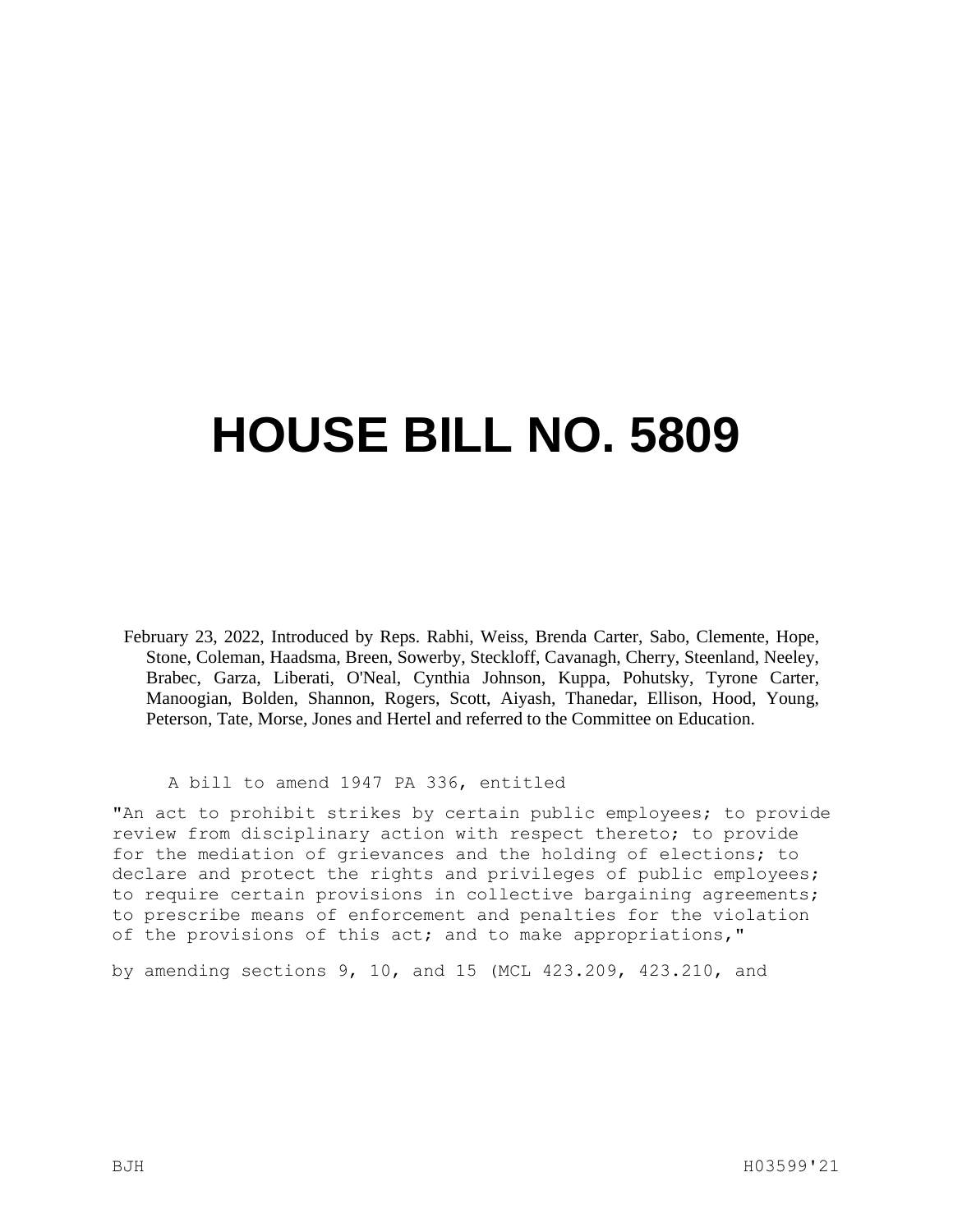423.215), as amended by 2014 PA 414.

## **THE PEOPLE OF THE STATE OF MICHIGAN ENACT:**

 Sec. 9. (1) Public employees may do any of the following: (a) Organize together or form, join, or assist in labor organizations**.** ; engage

 **(b) Engage** in lawful concerted activities for the purpose of collective negotiation or bargaining or other mutual aid and **6** protection. <del>; or negotiate</del>

 **(c) Negotiate** or bargain collectively with their public employers through representatives of their own free choice.

 **(d)** (b) Refrain from any or all of the activities identified in subdivision **subdivisions** (a) **to (c)**.

 (2) No **A** person shall **not** by force, intimidation, or unlawful threats compel or attempt to compel any public employee to do any of the following:

 (a) Become or remain a member of a labor organization or bargaining representative or otherwise affiliate with or financially support a labor organization or bargaining representative.

 (b) Refrain from engaging in employment or refrain from joining a labor organization or bargaining representative or otherwise affiliating with or financially supporting a labor organization or bargaining representative.

 (c) Pay to any charitable organization or third party an amount that is in  $\frac{1}{1}$ **eu place** of, equivalent to, or any portion of dues, fees, assessments, or other charges or expenses required of members of or public employees represented by a labor organization or bargaining representative.

(d) Pay the costs of an independent examiner verification as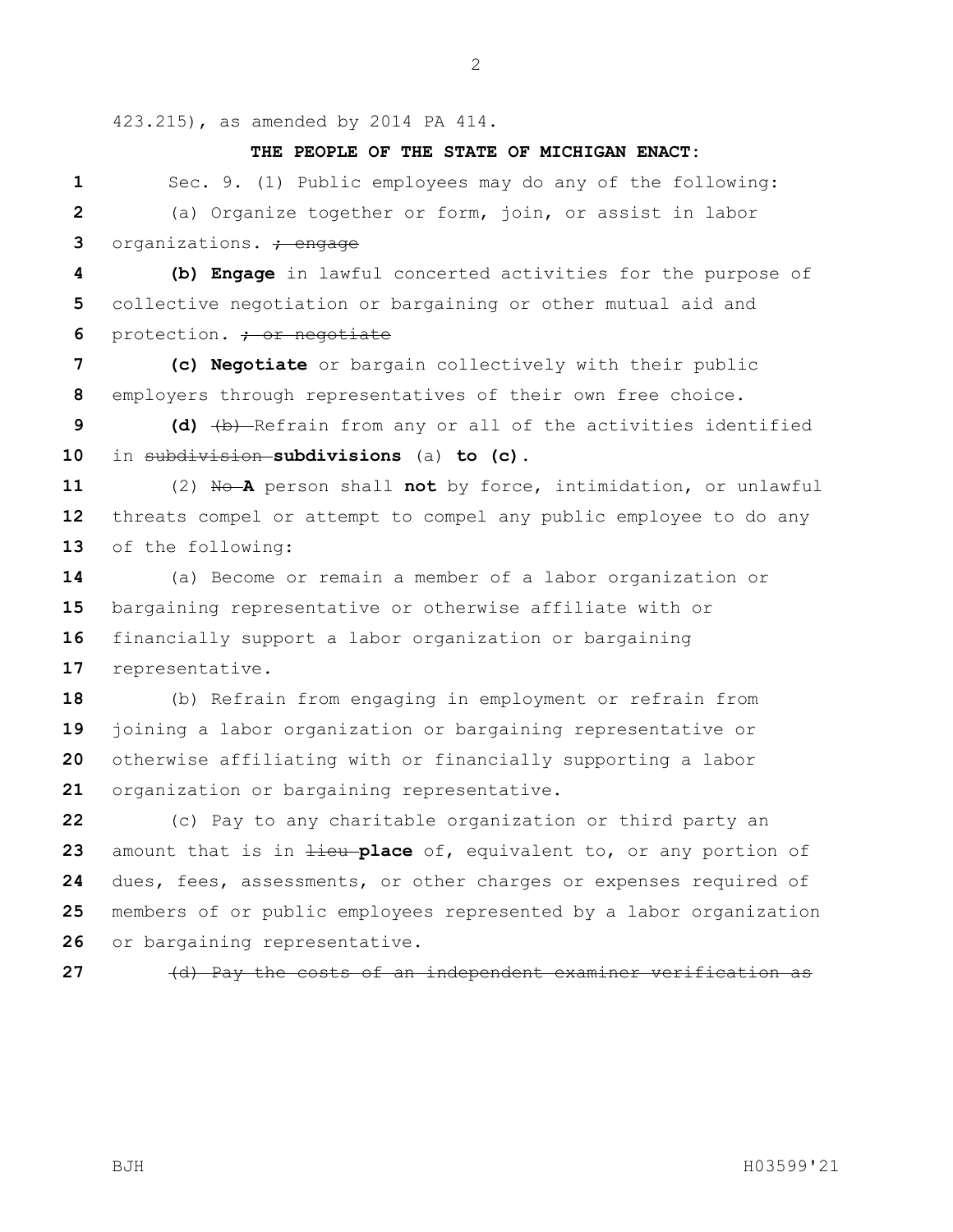described in section 10(9).

 (3) A person who violates subsection (2) is liable for **subject to** a civil fine of not more than \$500.00. A civil fine recovered under this section shall **must** be submitted to the state treasurer for deposit in the general fund of this state.

 Sec. 10. (1) A public employer or an officer or agent of a public employer shall not do any of the following:

 (a) Interfere with, restrain, or coerce public employees in the exercise of their rights guaranteed in section 9.

 (b) Initiate, create, dominate, contribute to, or interfere with the formation or administration of any **a** labor organization. A public school employer's use of public school resources to assist a labor organization in collecting dues or service fees from wages of public school employees is a prohibited contribution to the administration of a labor organization. However, a public school employer's collection of dues or service fees pursuant to a collective bargaining agreement that is in effect on March 16, 2012 is not prohibited until the agreement expires or is terminated, 19 extended, or renewed. A public employer may permit allow employees to confer with a labor organization during working hours without loss of time or pay. (c) Discriminate in regard to hire, **hiring,** terms, or other

 conditions of employment to encourage or discourage membership in a labor organization.

 (d) Discriminate against a public employee because he or she has given testimony or instituted proceedings under this act.

 (e) Refuse to bargain collectively with the representatives of its public employees, subject to section 11.

(2) A labor organization or its agents shall not do any of the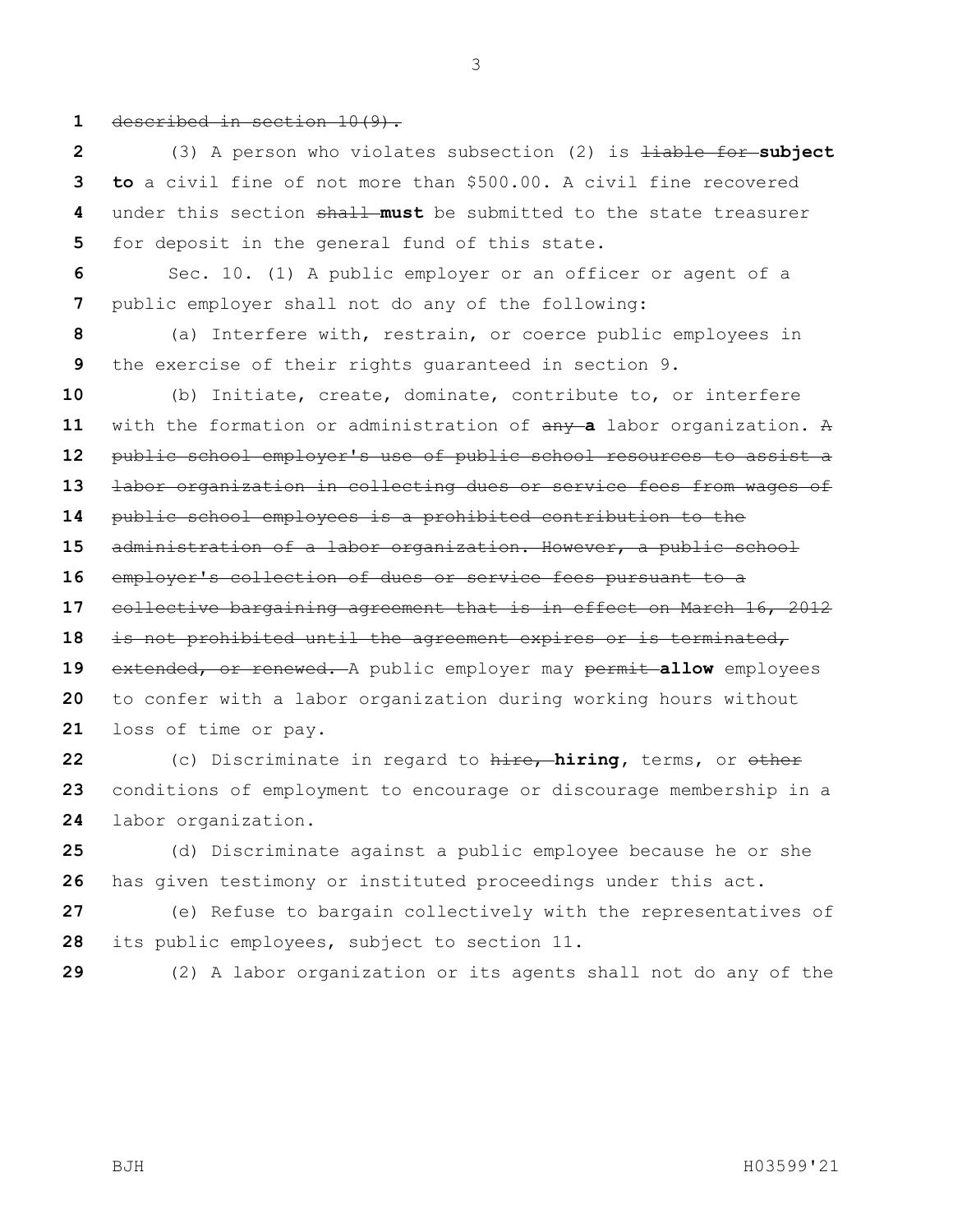following:

 (a) Restrain or coerce public employees in the exercise of the rights guaranteed in section 9. This subdivision does not impair the right of a labor organization to prescribe its own rules with respect to the acquisition or retention of membership.

 (b) Restrain or coerce a public employer in the selection of its representatives for the purposes of collective bargaining or the adjustment of grievances.

 (c) Cause or attempt to cause a public employer to discriminate against a public employee in violation of subsection (1)(c).

**12** (d) Refuse to bargain collectively with a public employer  $\tau$ 13 provided it if the labor organization is the representative of the public employer's employees, subject to section 11.

 (3) Except as provided in subsection (4), an individual shall **must** not be required as a condition of obtaining or continuing public employment to do any of the following:

 (a) Refrain or resign from membership in, voluntary affiliation with, or voluntary financial support of a labor organization or bargaining representative.

 (b) Become or remain a member of a labor organization or bargaining representative.

 (c) Pay any dues, fees, assessments, or other charges or expenses of any kind or amount, or provide anything of value to a labor organization or bargaining representative.

 (d) Pay to any charitable organization or third party any amount that is in  $\frac{1}{1}$ **eu place** of, equivalent to, or any portion of dues, fees, assessments, or other charges or expenses required of members of or public employees represented by a labor organization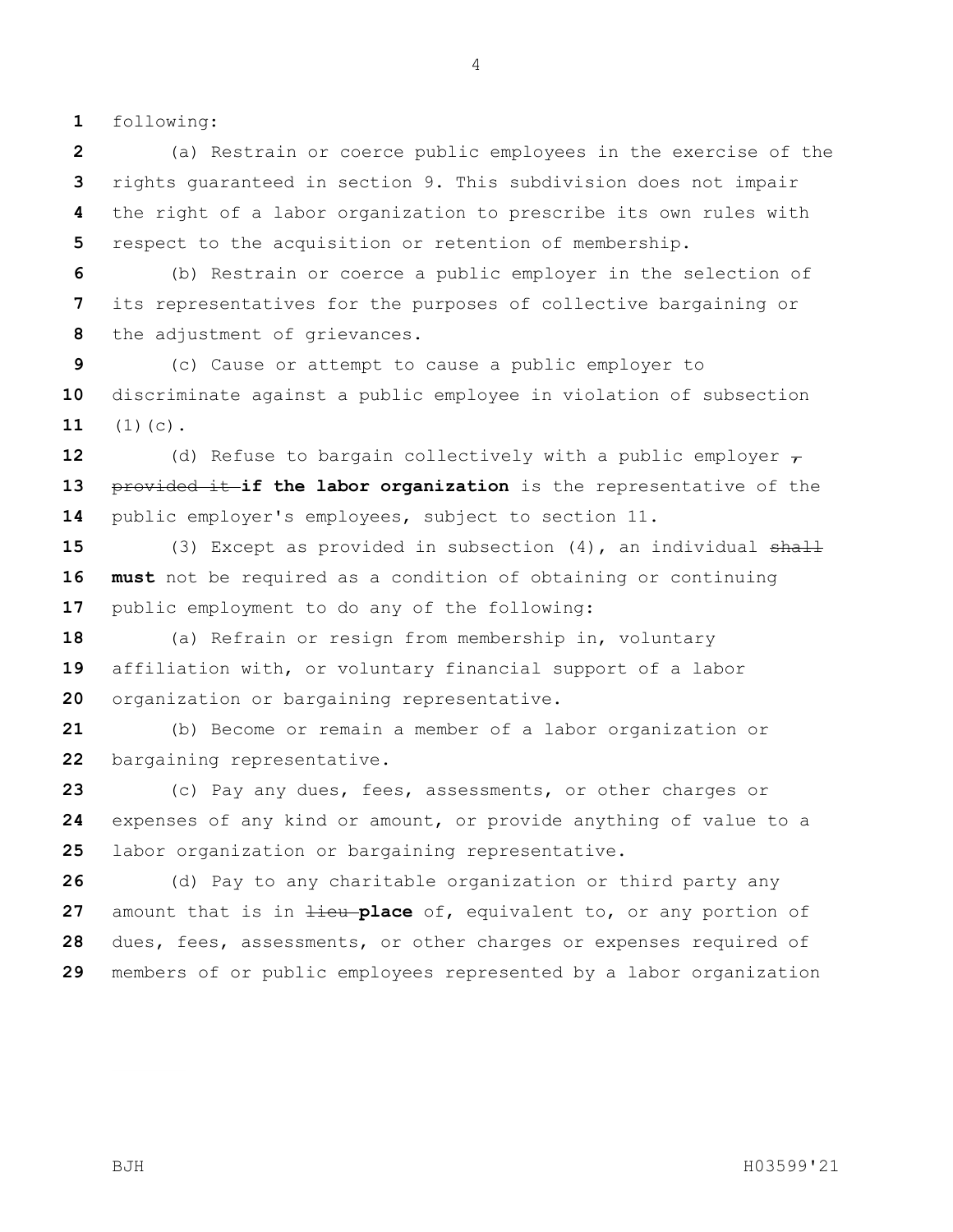or bargaining representative.

 (4) The application of subsection (3) is subject to the following:

(a) Subsection (3) does not apply to any of the following:

 (*i*) A public police or fire department employee or any **a** person who seeks to become employed as a public police or fire department employee as that term is defined under section 2 of 1969 PA 312, MCL 423.232.

 (*ii*) A state police trooper or sergeant who is granted rights under section 5 of article XI of the state constitution of 1963 or 11 any an individual who seeks to become employed as a state police trooper or sergeant.

 (b) Any person described in subdivision (a), or a labor organization or bargaining representative representing persons described in subdivision (a)**,** and a public employer or this state may agree that all employees in the bargaining unit shall share fairly in the financial support of the labor organization or their exclusive bargaining representative by paying a fee to the labor organization or exclusive bargaining representative that may be equivalent to the amount of dues uniformly required of members of the labor organization or exclusive bargaining representative. Section 9(2) shall **must** not be construed to interfere with the right of a public employer or this state and a labor organization or bargaining representative to enter into or lawfully administer such an agreement as it relates to the employees or persons described in subdivision (a).

 (c) If any of the exclusions in subdivision (a)(*i*) or (*ii*) are found to be invalid by a court, the following apply:

(*i*) The individuals described in the exclusion found to be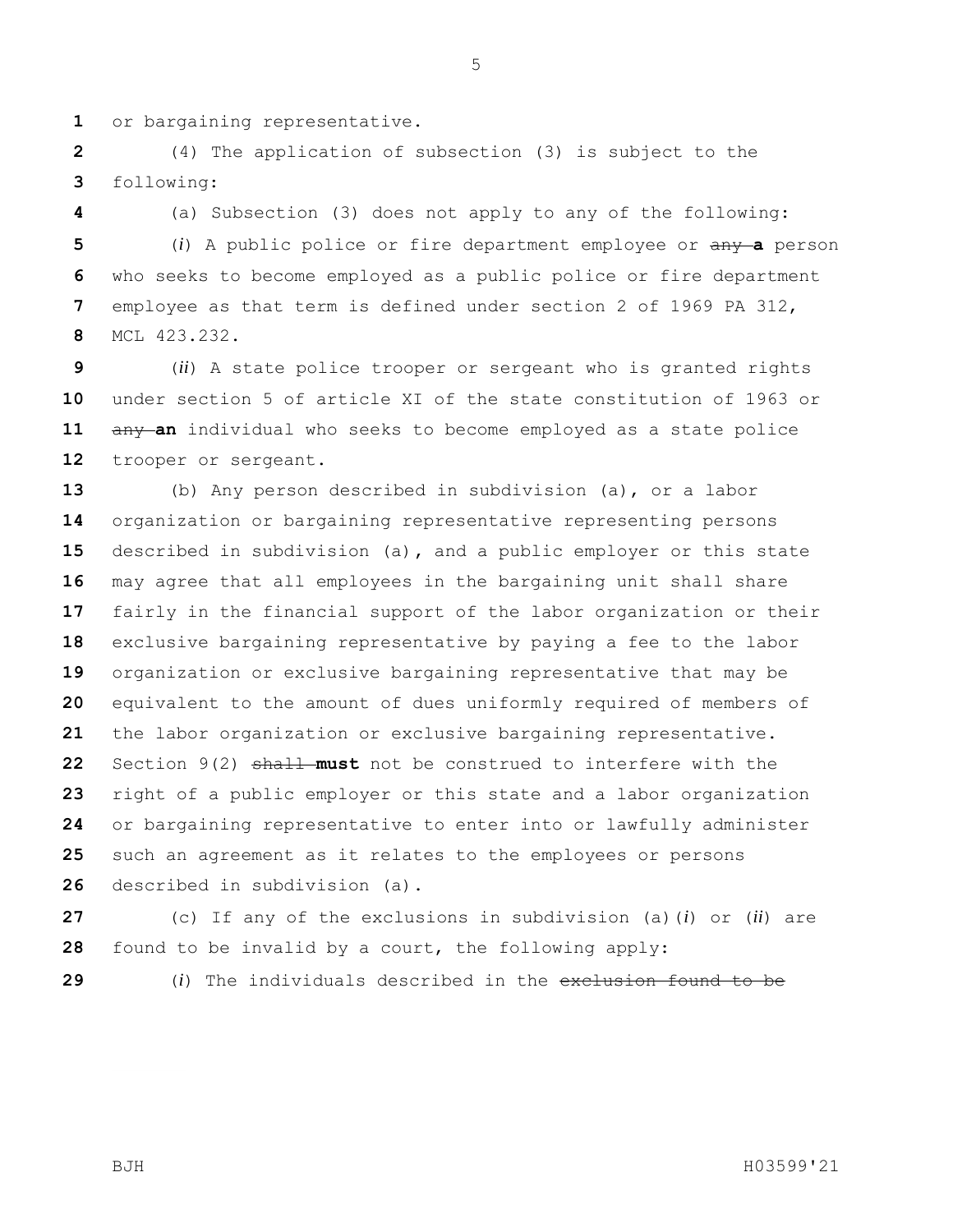invalid shall **invalid exclusion are** no longer be excepted from the application of subsection (3).

 (*ii*) Subdivision (b) does not apply to individuals described in the invalid exclusion.

 (5) An agreement, contract, understanding, or practice between or involving a public employer, labor organization, or bargaining representative that violates subsection (3) is unlawful and unenforceable. This subsection applies only to an agreement, contract, understanding, or practice that takes effect or is extended or renewed after March 28, 2013.

 (6) The court of appeals has exclusive original jurisdiction over any action challenging the validity of subsection (3), (4), or (5). The court of appeals shall hear the action in an expedited manner.

 (7) For fiscal year 2012-2013, \$1,000,000.00 is appropriated to the department of licensing and regulatory affairs to be expended to do all of the following regarding 2012 PA 349:

(a) Respond to public inquiries regarding 2012 PA 349.

 (b) Provide the commission with sufficient staff and other resources to implement 2012 PA 349.

 (c) Inform public employers, public employees, and labor organizations concerning their rights and responsibilities under 2012 PA 349.

 (d) Any other purposes that the director of the department of licensing and regulatory affairs determines in his or her discretion are necessary to implement 2012 PA 349.

 (8) A person, public employer, or labor organization that 28 violates subsection (3) is  $\frac{1}{2}$  is  $\frac{1}{2}$  is  $\frac{1}{2}$  **subject to** a civil fine of not more than \$500.00. A civil fine recovered under this section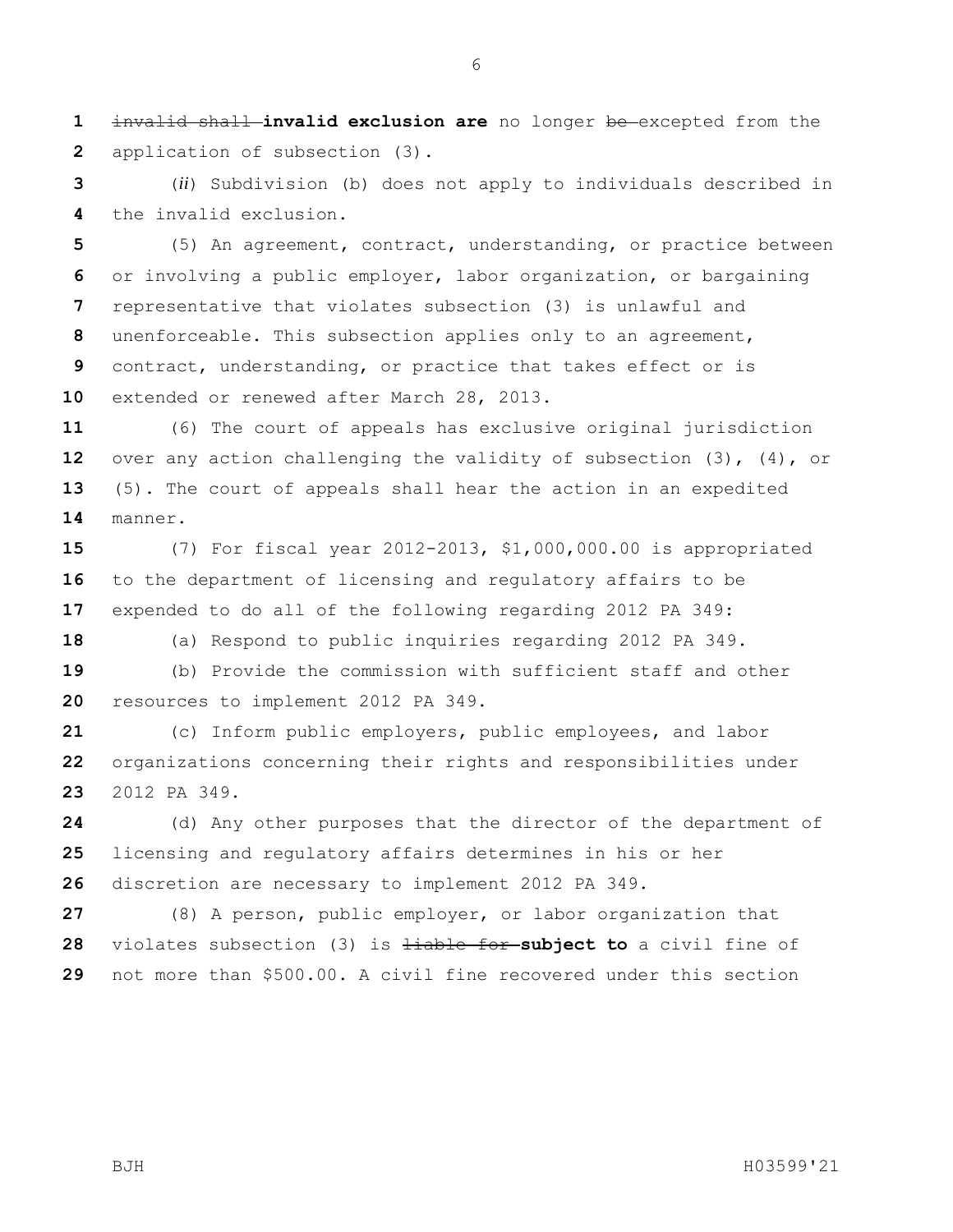shall **must** be submitted to the state treasurer for deposit in the general fund of this state.

 (9) By July 1 of each year, each exclusive bargaining representative that represents public employees in this state shall have an independent examiner verify the exclusive bargaining representative's calculation of all expenditures attributed to the costs of collective bargaining, contract administration, and grievance adjustment during the prior calendar year and shall file that verification with the commission. The commission shall make the exclusive bargaining representative's calculations available to the public on the commission's website. The exclusive bargaining representative shall also file a declaration identifying the local bargaining units that are represented. Local bargaining units identified in the declaration filed by the exclusive bargaining representative are not required to file a separate calculation of all expenditures attributed to the costs of collective bargaining, contract administration, and grievance adjustment. For fiscal year 2011-2012, \$100,000.00 is appropriated to the commission for the costs of implementing this subsection. For fiscal year 2014-2015, \$100,000.00 is appropriated to the commission for the costs of implementing this subsection.

 **(9)**  $\left(10\right)$  Except for actions required to be brought under subsection (6), a person who suffers an injury as a result of a violation or threatened violation of subsection (3) may bring a civil action for damages, injunctive relief, or both. In addition, a court shall award court costs and reasonable attorney fees to a plaintiff who prevails in an action brought under this subsection. Remedies provided in this subsection are independent of and in addition to other penalties and remedies prescribed by this act.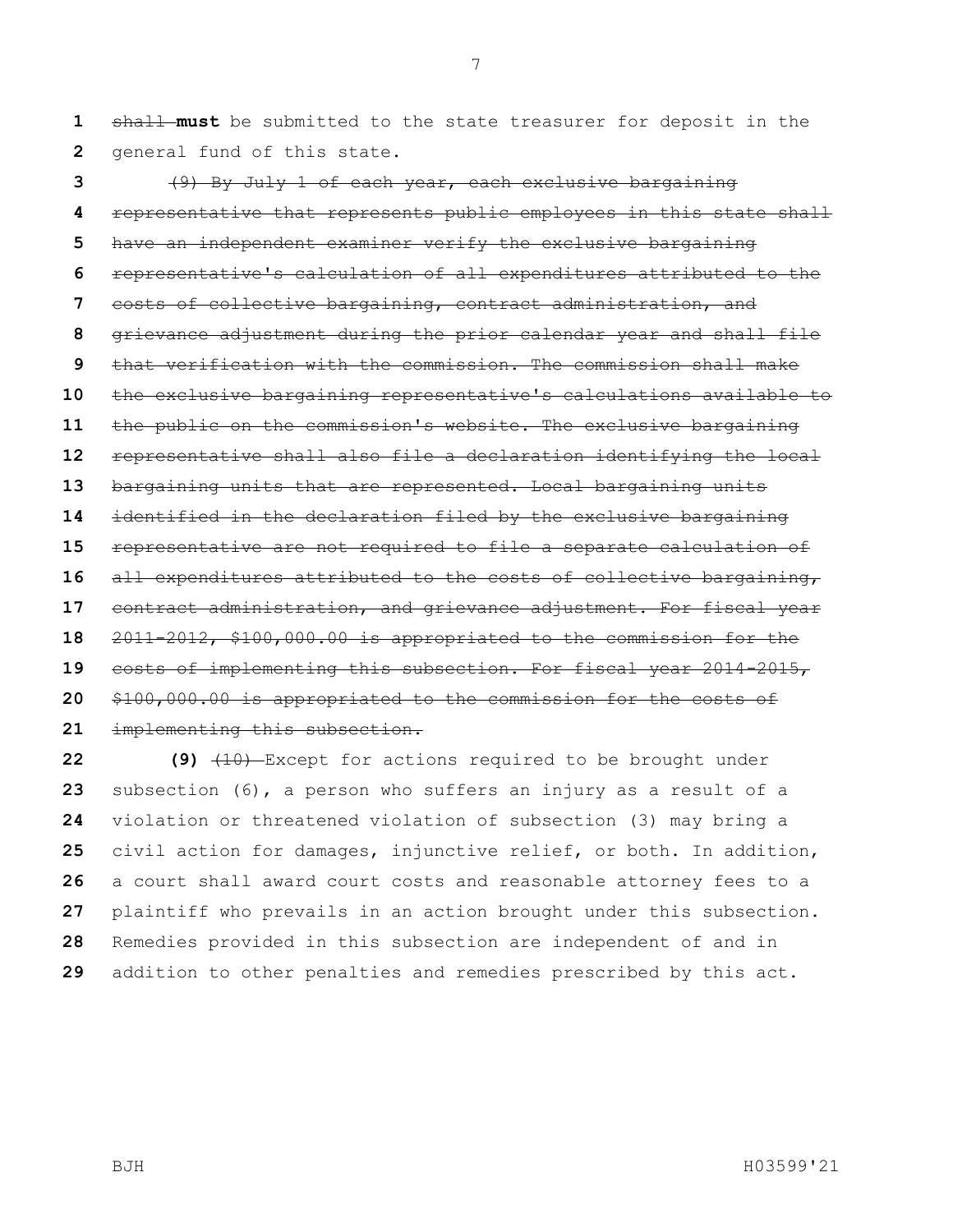Sec. 15. (1) A public employer shall bargain collectively with the representatives of its employees as described in section 11 and may make and enter into collective bargaining agreements with those representatives. Except as otherwise provided in this section, for the purposes of this section, to bargain collectively is to perform the mutual obligation of the employer and the representative of the employees to meet at reasonable times and confer in good faith with respect to wages, hours, and other terms and conditions of employment, or to negotiate an agreement, or any question arising under the agreement, and to execute a written contract, ordinance, or resolution incorporating any agreement reached if requested by either party, but this obligation does not compel either party to agree to a proposal or make a concession.

 (2) A public school employer has the responsibility, authority, and right to **shall** manage and direct on behalf of the public the operations and activities of the public schools under its control.

 (3) Collective bargaining between a public school employer and 19 a bargaining representative of its employees shall must not include any of the following subjects:

 (a) Who is or will be the policyholder of an employee group insurance benefit. This subdivision does not affect the duty to bargain with respect to types and levels of benefits and coverages for employee group insurance. A change or proposed change in a type or to a level of benefit, policy specification, or coverage for employee group insurance shall must be bargained by the public school employer and the bargaining representative before the change may take **takes** effect.

(b) Establishment of the starting day for the school year and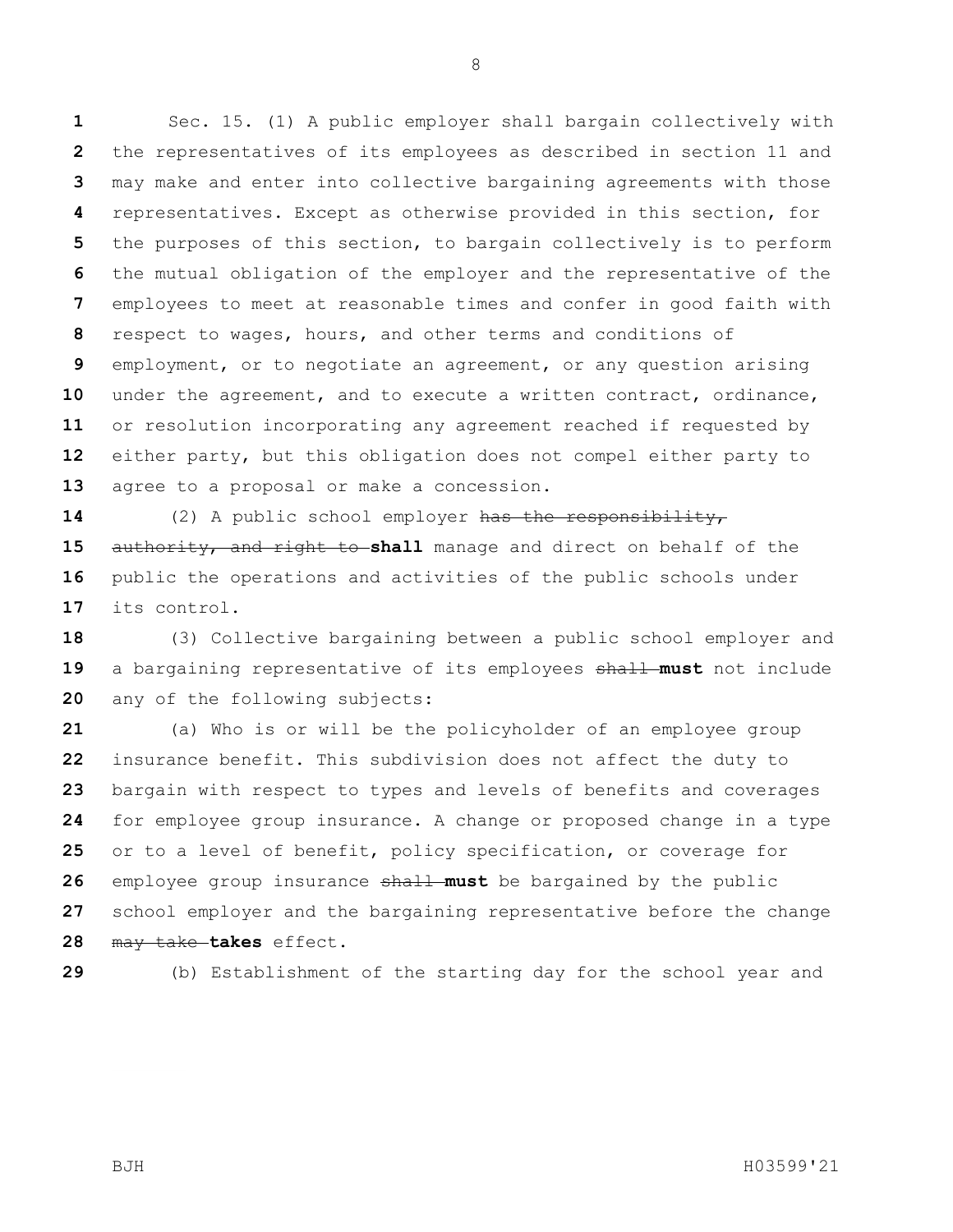of the amount of pupil contact time required to receive full state school aid under section 1284 of the revised school code, 1976 PA 451, MCL 380.1284, and under section 101 of the state school aid act of 1979, 1979 PA 94, MCL 388.1701.

 (c) The composition of school improvement committees established under section 1277 of the revised school code, 1976 PA 451, MCL 380.1277.

 (d) The decision of whether or not to provide or allow interdistrict or intradistrict open enrollment opportunity in a school district or the selection of grade levels or schools in which to allow an open enrollment opportunity.

 (e) The decision of whether or not to act as an authorizing body to grant a contract to organize and operate 1 or more public school academies under the revised school code, 1976 PA 451, MCL 380.1 to 380.1852.

 (f) The decision of whether or not to contract with a third party for 1 or more noninstructional support services; or the procedures for obtaining the contract for noninstructional support services other than bidding described in this subdivision; or the identity of the third party; or the impact of the contract for noninstructional support services on individual employees or the bargaining unit. However, this subdivision applies only if the bargaining unit that is providing the noninstructional support services is given an opportunity to bid on the contract for the noninstructional support services on an equal basis as other bidders.

 (g) The use of volunteers in providing services at its schools.

(h) Decisions concerning use and staffing of experimental or

BJH H03599'21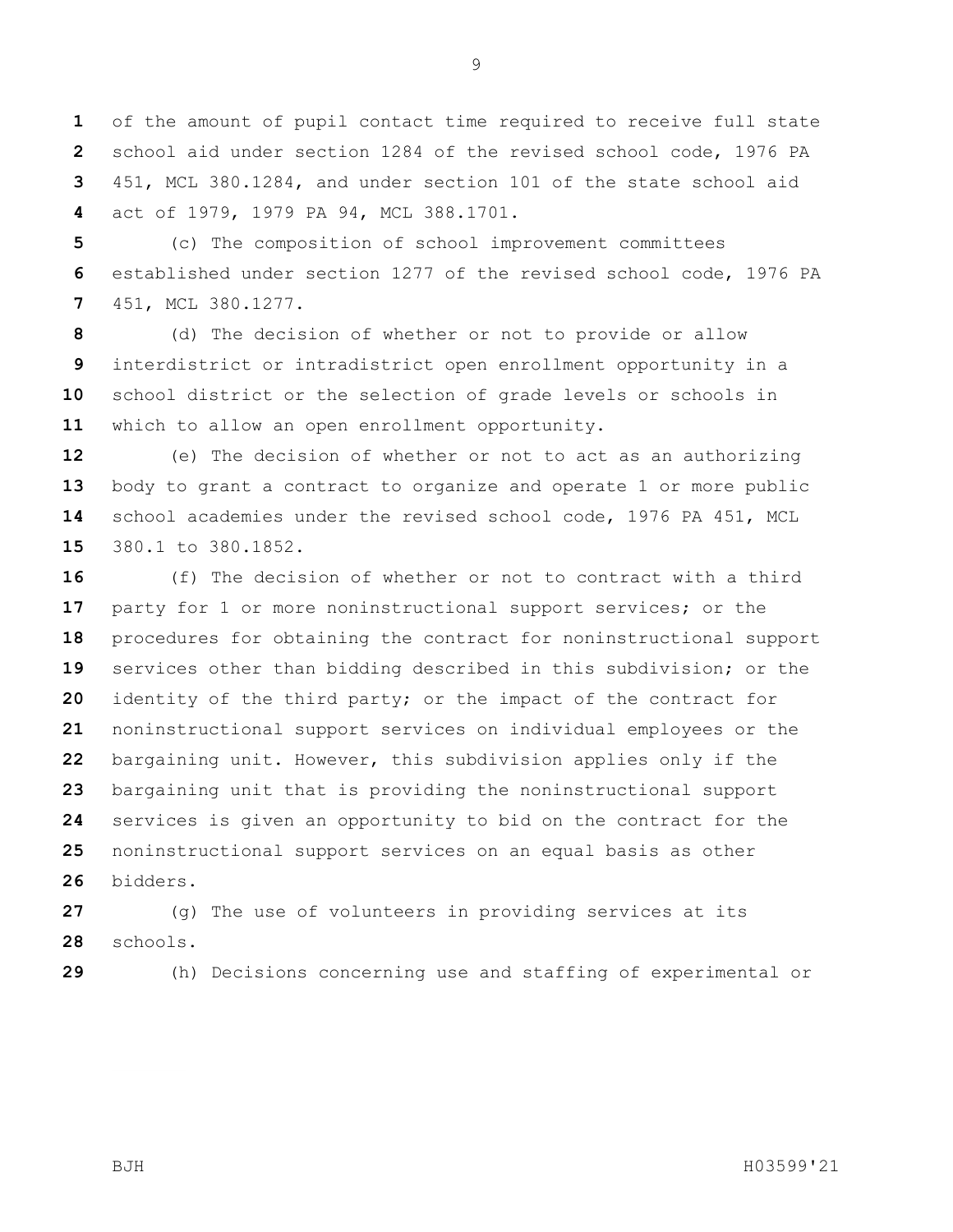pilot programs and decisions concerning use of technology to deliver educational programs and services and staffing to provide that technology, or the impact of those decisions on individual employees or the bargaining unit.

 (i) Any compensation or additional work assignment intended to reimburse an employee for or allow an employee to recover any monetary penalty imposed under this act.

 (j) Any decision made by the public school employer regarding teacher placement, or the impact of that decision on an individual 10 employee or the bargaining unit.

 (k) Decisions about the development, content, standards, procedures, adoption, and implementation of the public school employer's policies regarding personnel decisions when conducting a staffing or program reduction or any other personnel determination resulting in the elimination of a position, when conducting a recall from a staffing or program reduction or any other personnel determination resulting in the elimination of a position, or in hiring after a staffing or program reduction or any other personnel determination resulting in the elimination of a position, as provided under section 1248 of the revised school code, 1976 PA 451, MCL 380.1248, any decision made by the public school employer pursuant to those policies, or the impact of those decisions on an individual employee or the bargaining unit.

 (*l*) Decisions about the development, content, standards, procedures, adoption, and implementation of a public school employer's performance evaluation system adopted under section 1249 of the revised school code, 1976 PA 451, MCL 380.1249, or under 1937 (Ex Sess) PA 4, MCL 38.71 to 38.191, decisions concerning the content of a performance evaluation of an employee under those

BJH H03599'21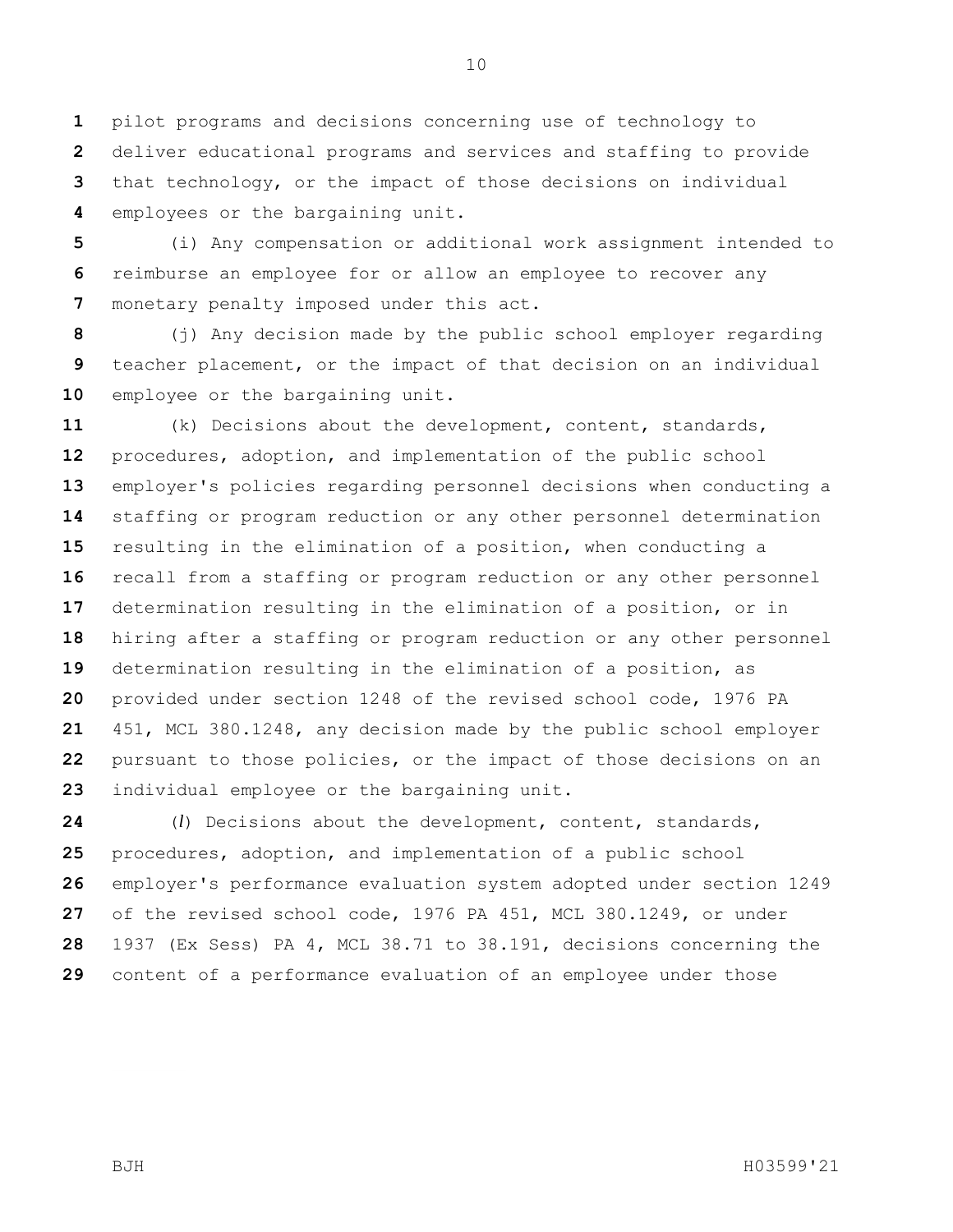provisions of law, or the impact of those decisions on an individual employee or the bargaining unit.

 (m) For public employees whose employment is regulated by 1937 (Ex Sess) PA 4, MCL 38.71 to 38.191, decisions about the development, content, standards, procedures, adoption, and implementation of a policy regarding discharge or discipline of an employee, decisions concerning the discharge or discipline of an individual employee, or the impact of those decisions on an individual employee or the bargaining unit. For public employees whose employment is regulated by 1937 (Ex Sess) PA 4, MCL 38.71 to 38.191, a public school employer shall not adopt, implement, or maintain a policy for discharge or discipline of an employee that includes a standard for discharge or discipline that is different than the arbitrary and capricious standard provided under section 1 of article IV of 1937 (Ex Sess) PA 4, MCL 38.101.

 (n) Decisions about the format, timing, or number of classroom observations conducted for the purposes of section 3a of article II of 1937 (Ex Sess) PA 4, MCL 38.83a, decisions concerning the classroom observation of an individual employee, or the impact of those decisions on an individual employee or the bargaining unit.

 (o) Decisions about the development, content, standards, procedures, adoption, and implementation of the method of compensation required under section 1250 of the revised school code, 1976 PA 451, MCL 380.1250, decisions about how an employee performance evaluation is used to determine performance-based compensation under section 1250 of the revised school code, 1976 PA 451, MCL 380.1250, decisions concerning the performance-based compensation of an individual employee, or the impact of those decisions on an individual employee or the bargaining unit.

BJH H03599'21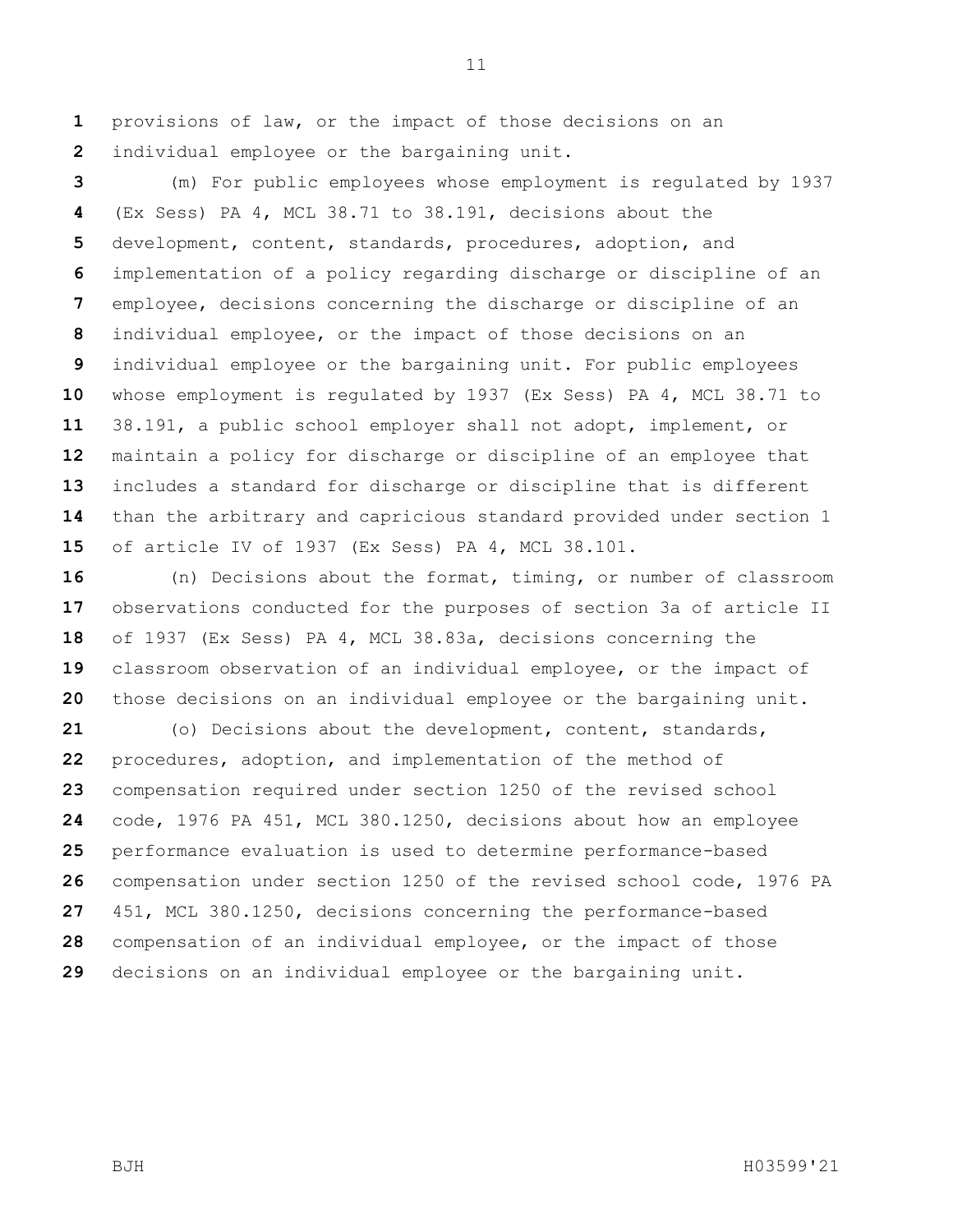(p) Decisions about the development, format, content, and procedures of the notification to parents and legal guardians required under section 1249a of the revised school code, 1976 PA 451, MCL 380.1249a.

 (q) Any requirement that would violate section 10(3). (4) Except as otherwise provided in subsection (3)(f), the matters described in subsection (3) are prohibited subjects of bargaining between a public school employer and a bargaining representative of its employees, and, for the purposes of this act, are within the sole authority of the public school employer to decide.

 (5) If a public school is placed in the state school reform/redesign school district or is placed under a chief executive officer under **former** section 1280c of the revised school code, 1976 PA 451, MCL 380.1280c, then, for the purposes of collective bargaining under this act, the state school reform/redesign officer or the chief executive officer, as applicable, is the public school employer of the public school employees of that public school for as long as the public school is part of the state school reform/redesign school district or operated by the chief executive officer.

 (6) A public school employer's collective bargaining duty under this act and a collective bargaining agreement entered into by a public school employer under this act are subject to all of the following:

 (a) Any effect on collective bargaining and any modification of a collective bargaining agreement occurring under **former** section 1280c of the revised school code, 1976 PA 451. **, MCL 380.1280c.** (b) For a public school in which the superintendent of public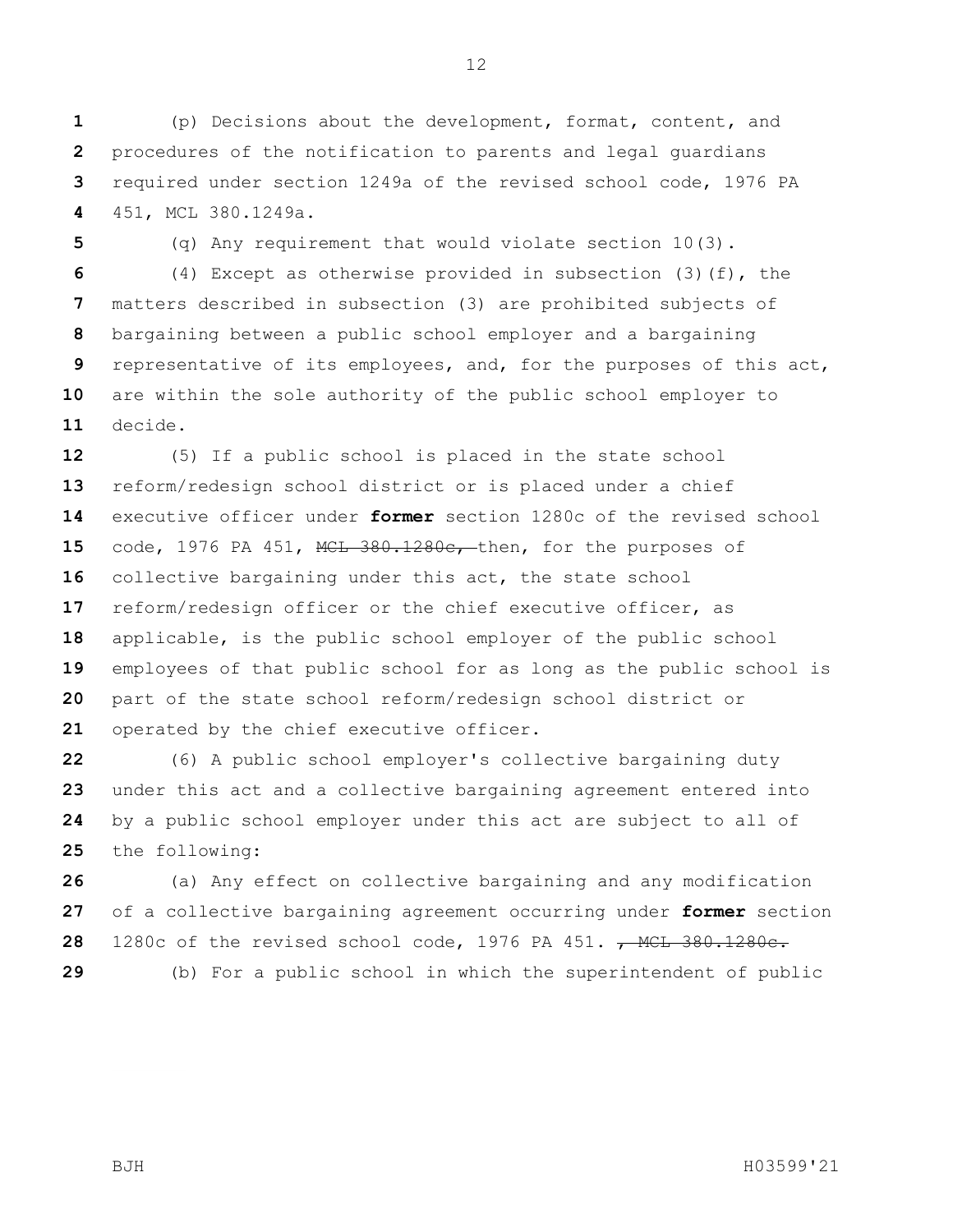instruction implements 1 of the 4 school intervention models described in **former** section 1280c of the revised school code, 1976 PA 451, MCL 380.1280c, if the school intervention model that is implemented affects collective bargaining or requires modification of a collective bargaining agreement, any effect on collective bargaining and any modification of a collective bargaining agreement under that school intervention model.

 (7) Each collective bargaining agreement entered into between a public employer and public employees under this act on or after March 28, 2013 shall **must** include a provision that allows an emergency manager appointed under the local financial stability and choice act, 2012 PA 436, MCL 141.1541 to 141.1575, to reject, modify, or terminate the collective bargaining agreement as provided in the local financial stability and choice act, 2012 PA 436, MCL 141.1541 to 141.1575. Provisions required by this subsection are prohibited subjects of bargaining under this act.

 (8) Collective bargaining agreements under this act may be rejected, modified, or terminated pursuant to the local financial stability and choice act, 2012 PA 436, MCL 141.1541 to 141.1575. This act does not confer a right to bargain that would infringe on the exercise of powers under the local financial stability and choice act, 2012 PA 436, MCL 141.1541 to 141.1575.

 (9) A unit of local government that enters into a consent agreement under the local financial stability and choice act, 2012 PA 436, MCL 141.1541 to 141.1575, is not subject to subsection (1) for the term of the consent agreement, as provided in the local financial stability and choice act, 2012 PA 436, MCL 141.1541 to 141.1575.

(10) If the charter of a city, village, or township with a